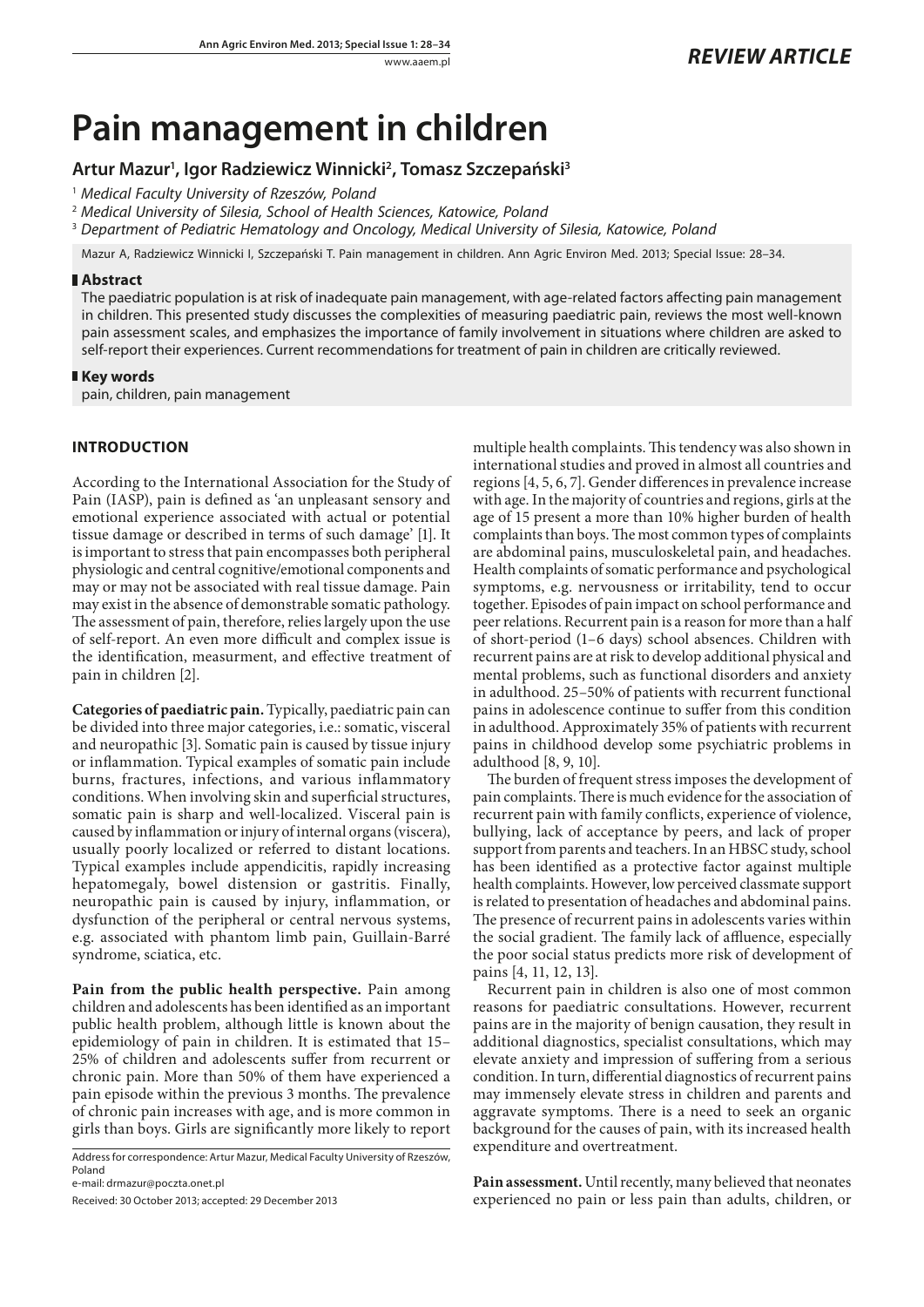infants who underwent similar surgical procedures. However, only within the last two decades medical professionals has realized that all paediatric patients, including neonates, also feel pain and require relevant medical intervention [2, 3]. There is no consensus of opinion about when a foetus begins to experience pain. Most opinions range from 26 – 30 weeks of gestation [4]. Van de Velde and de Buck [5] have described that the peripheral receptors develop from the  $7<sup>th</sup>$  gestational week, and from 20 weeks' gestation peripheral receptors are present in the whole body. In their opinion, the development of afferent fibres connecting peripheral receptors with the dorsal horn starts at 8 weeks' gestation, while thalamocortical connections are present from 17 weeks' and are completely developed at 26–30 weeks' gestation [5].

Gupta et al. [6] suggest that probably the brain stem in early gestation may perform some neurological functions that are subsequently subsumed by the cortex. During early gestation, the foetus reacts to stimuli to pain receptors in various ways. In some studies, foetal stress responses have been detected; however, this needs further research to define its significance. Stress reduction is certainly beneficial for children, and the same would presumably apply to foetuses; this may well have implications for foetal surgery [7, 8]. Perhaps, with the mother's consent, foetuses at risk of experiencing pain should be given appropriate doses of regional anaesthesia or analgesia, according to clinical circumstances [8, 9].

There is no evidence to support the view that pain is less intense in neonates and young children due to their developing nervous system [2]. On the other hand, pain is subjective and the pain response is individual and modified through various experiences during life [2, 9]. Some studies suggests that childhood pain response is more intense at the beginning and diminishes much earlier than in adults [2, 10]. Because the etiology of childhood pain is also highly emotional, therefore the understanding and help of parents are very required [11].

Pain means significant stress in all paediatric patients, and is associated with an inferior medical outcome. Young infants who during surgery received inadequate treatment for pain, produce enormous amounts of stress hormones, which results in increased catabolism, immunosuppression and haemodynamic instability [3, 12]. Thus, younger children may even experience higher levels of distress during painful procedures that older children, because they tend to cope with pain more behaviourally [3, 12].

Pawar and Garten [2] have described developmental differences of pain expression in such various paediatric age groups:

- • Infants may exhibit body rigidity, may include arching, exhibit facial expression (brows lowered and drawn together, eyes tightly closed, mouth open and squarish), cry intensely/loudly, draw knees to chest, exhibit hypersensitivity or irritability, have poor oral intake, or be unable to sleep.
- Toddlers may be verbally aggressive, cry intensely, exhibit regressive behaviour or withdraw, exhibit physical resistance by pushing painful stimulus away after it is applied, guard painful area of body, or be unable to sleep.
- Preschoolers may verbalize intensity of pain, see pain as punishment, exhibit thrashing of arms and legs, attempt to push a stimulus away before it is applied, be uncooperative, need physical restraint, cling to a parent, nurse, or other

guardian, request emotional support, understand that there can be secondary gains associated with pain, or be unable to sleep.

- • School-age children may verbalize pain, use an objective measurement of pain, be influenced by cultural beliefs, experience nightmares related to pain, exhibit stalling behaviours, have muscular rigidity, e.g. clenched fists, white knuckles, gritted teeth, contracted limbs; exhibit body stiffness, closed eyes, wrinkled forehead, engage in the same behaviours listed for pre-schoolers/young children, or be unable to sleep.
- Adolescents may localize and verbalize pain, deny pain in the presence of peers, have changes in sleep patterns or appetite, be influenced by cultural beliefs, exhibit muscle tension and body control, display regressive behaviour in the presence of the family, or be unable to sleep.

**Age-specific and developmentally specific measures.**  Because infants, young children, and non-verbal children cannot express the quantity of pain they experience, several pain scales have been devised in an attempt to quantify pain in these populations [14, 15]

**Newborn and infant.** A range of behavioural distress scales were developed for the newborn and infant were, mostly emphasizing the patient's facial expressions, crying, and body movement. Facial expression measures appear most useful and specific in neonates. Typical facial signs of pain and physical distress in infants are: eyebrows lowered and drawn together, a bulge between the eyebrows and vertical furrows on the forehead, eyes slightly closed, cheeks raised, nose broadened and bulging, deepened nasolabial fold, open and squarish mouth [2, 3, 10]. Autonomic and vital signs can indicate pain, but because they are nonspecific, they may reflect other processes, including fever, hypoxaemia, and cardiac or renal dysfunction [2, 3, 12, 13]. The most commonly used scales in newborns are the Premature Infant Pain Profile (PIPP) and the CRIES Postoperative Pain Scales [16–18]. The FLACC (Face, Legs, Activity, Cry and Consolability) Scale is a behavioural scale that has been validated for assessment of postoperative pain in children between the ages of 2 months and 7 years [19].

After observing a child for one to five minutes, a pain score is obtained by reviewing the descriptions of behaviour and selecting the number that most closely matches the observed behaviour.

**Pre-school infants.** Children 3–6 years old become increasingly articulate in describing the intensity, location, and quality of pain. Pain is occasionally referred to adjacent areas; referral of hip pain to the leg or knee is common in this age range. Self-report measures for children this age include using drawings, pictures of faces, or graded colour intensities [2, 3, 13, 20].

Well established self-report pain scales developed for young children include the Poker Chip Scale, Wong-Baker Faces Scale (free to use), the Faces Pain Scale-Revised (FPS-R) and the Oucher Scale [20, 21, 22, 23, 24, 25] The FPS-R has been translated into more than 30 languages and is also free to use [21]. The Oucher Scale, available in different ethnic versions, permits children to rate their pain intensity by matching it to photographs of other children's faces depicting increasing levels of pain, and is well accepted in children over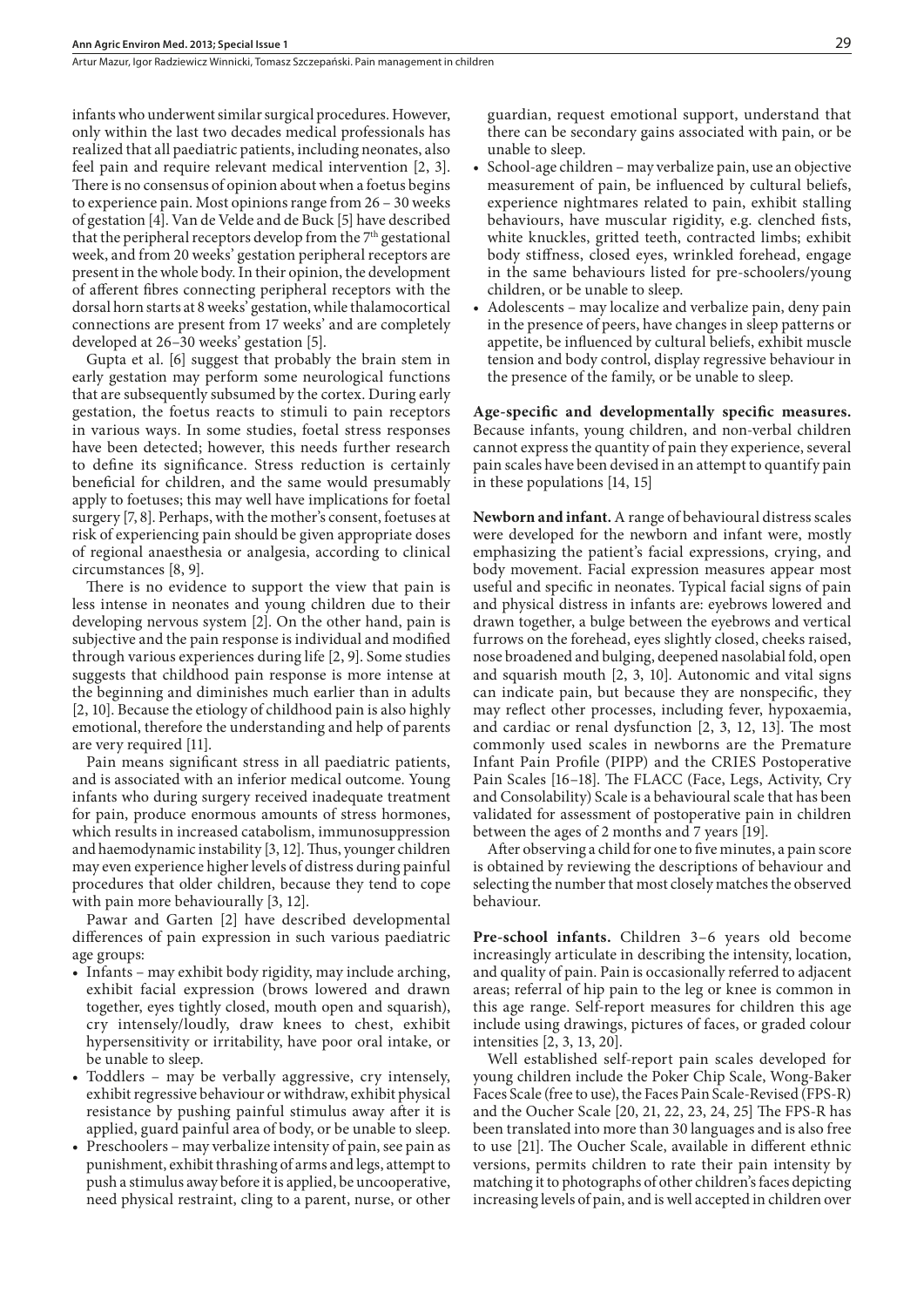6 years of age [3, 25, 26, 27, 28, 29]. The Poker Chip Scale asks children to quantify their pain in 'pieces of hurt', with more poker chips representing more pain. Body outlines allow young children to point to the location of their pain. The Poker Chip Tool appears to have the most utility as a simple clinical assessment tool to identify presence/absence of pain and general estimates of pain intensity in young children [3, 29, 30, 31, 32, 33, 34, 35, 36].

**School-children and adolescents.** In this age group, children can usually use verbal scales or visual analog pain scales (VASs) accurately. The VASs is the gold standard for assessment of pain in adults. The traditional scale is a 10cm scale with markings at 1 cm intervals from 0 - 10. Zero denotes 'no pain' and 10 denotes 'excruciating pain'. The patient is asked to identify the mark on the scale that corresponds to his/her degree of pain. The Numerical Rating Scale (NRS) consists of numbers from 0 – 10, in which 0 represents no pain and 10 represents very severe pain. This scales valid and reliable ratings are for children of 8 years and older. There is debate about the label for the highest pain rating, but the current agreement is not to use the worst pain possible, because children can always imagine a greater pain. Pain scores do not always correlate with changes in heart rate or blood pressure [31, 32, 33, 34, 35, 36, 37, 38, 39].

**Cognitively impaired children.** Measuring pain in cognitively impaired children remains very difficult. Understanding pain expression and experience in this population is important, because behaviours may be misinterpreted as indicating that cognitively impaired children are more insensitive to pain than cognitively competent children. Hennequin et al [40] stated that Down syndrome children may express pain less precisely and more slowly than the general population, whereas Bandstra et al [42] reported that pain in children with autism spectrum disorders may be difficult to assess because they may be both hyposensitive and hypersensitive to many different types of sensory stimuli, and they may have limited communication abilities. Self-reports of pain can be elicited from some children who are cognitively impaired, observational measures have better validation among these children. For assessment pain for this group of children the Non-communicating Child's Pain Checklist – Postoperative Version is recommended. Maladaptive behaviour and reduction in functions may also indicate pain. Children with severe cognitive impairments experience pain frequently, mostly not because of accidental injury. Children with the fewest abilities experience the most pain [3, 42].

**Paediatric pain management.** Pain management in children should follow the WHO analgesic stepladder ('be the ladder'), be administered on a scheduled basis ('by the clock'), because 'on demand' often means 'not given'), be given by the least invasive route ('be the mouth'), and tailored to the individual child's circumstance and needs ('be the child') [43]. Although there is a limited number of analgesic medicines that can be safely used in children, the WHO recommends in its last guidelines the provision of adequate analgesia with a twostep approach. This two-step strategy consists of a choice of category of analgesic medicines according to the child's level of pain severity: for children assessed as having mild pain, paracetamol and ibuprofen should be considered as first options, and in children assessed as being in moderate

to severe pain, the administration of an opioid should be considered [43]. Both pharmacologic and non-pharmacologic approaches to pain management should be considered for all pain treatment plans. Many simple interventions designed to promote relaxation and patient control can be expected to work synergistically with pain medications for optimal relief of pain and related distress. Psychological and developmental comorbidities affect the child's experience of pain and ability to tolerate and cope with it. Therefore, it is important to assess a child for evidence of situational anxiety and/or anxiety disorders. All psychological and developmental comorbidities should be determined and addressed, to adequately treat the child in pain or to reduce the risk of the child's developing ongoing pain after surgery, trauma, or even invasive medical procedures [4, 11, 13]. Therefore, in many paediatric centres, special paediatric pain services have been established [44, 45]

Non-pharmacological methods which can be used to relieve pain, fear, and anxiety in children [43]:

- emotional support (parents should be with their child during any painful procedures);
- physical methods (relaxation techniques promote muscle relaxation and reduction of anxiety, biofeedback, massage therapy, physical therapy,acupuncture, Transcutaneous electrical nerve stimulation (TENS);
- cognitive methods (distraction, such as singing or reading to the child, play activities, or imagining a pleasant place);
- hypnotherapy;
- prayer (the family's practice must be respected);
- • other traditional practices that could be helpful and not harmful.

Children and family members should receive proper information about the mechanisms and appropriate treatment of pain, to help them better cope with the situation and increase better compliance. Health professionals should still remember that the methods described above are 'additionals', and should not be used in place of analgesic medications when they are necessary [4, 11, 13].

## **Pharmacologic treatment of pain**

*Considerations in treating infants and children.* During the treating of pain in infants it is important to understand that although most of the major organ systems are anatomically well developed at birth, their functional maturity is often delayed. In the first months of life, in both preterm and full-term newborns, these systems rapidly mature, most approaching a functional level similar to adults before 3 months of age [46, 47].

The pharmacokinetics and pharmacodynamics of analgesics vary with age; drug responses in infants and young children differ from those in older children and adults. The elimination half-life of most analgesics is prolonged in neonates and young infants because of their immature hepatic enzyme systems [46, 47, 48, 49, 50]. Tayman et al. [25] described that the clearance of analgesics may also be variable in young infants and children because development of renal function is incomplete: nephrons begin forming *in utero* at 9 weeks, formation is complete at 36 weeks, but functionally immature, GFR have a range of only ½ of adult values at birth, tubular secretion rate is only 20% of adult capacity. A less frequent dosing interval is needed to avoid accumulation and toxicity; however, poor renal elimination is more often the result of disease or hydration status. Age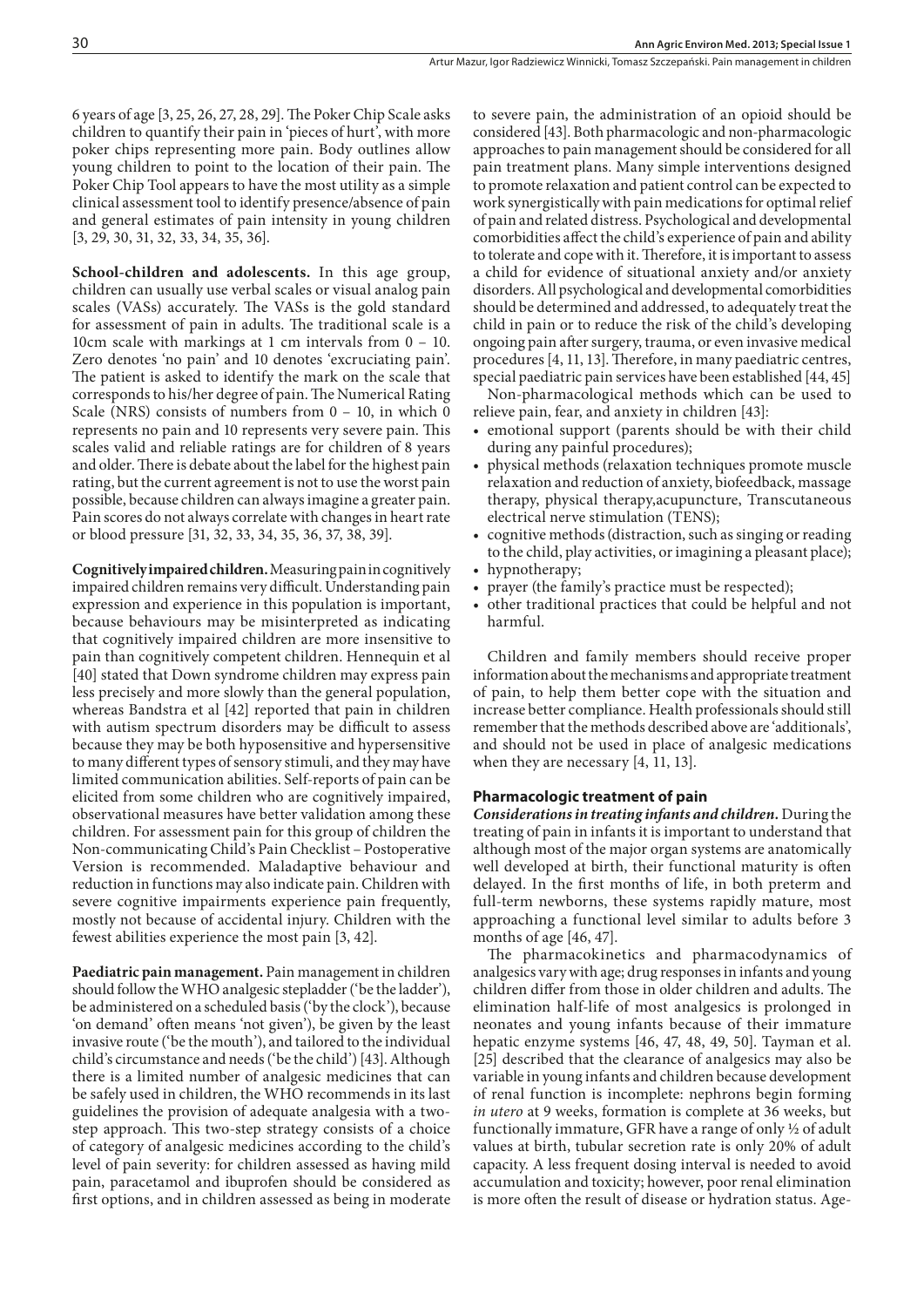related differences in body composition and protein binding also exist. Newborns have a higher percentage of body weight as water and less as fat compared with older patients. Water soluble drugs, therefore, often have larger volumes of distribution [17, 18, 19]. Newborns, and especially premature infants, have diminished ventilatory responses to hypoxaemia and hypercapnia [18, 19] These ventilatory responses can be further impaired by CNS depressant drugs such as opioids and benzodiazepines [18, 19]. Except in the newborn period, when the half-life after administration is significantly longer, the pharmacodynamics and pharmacokinetics of nonsteroidal anti-inflammatory drugs (NSAIDs) in children are not much different than in adults [18, 19, 25]. However, the potential for gastrointestinal (GI), renal and other toxicities exist, but the incidence of these problems in young and older children may be less than that encountered during treatment of adults, perhaps due to the uncommon occurrence of the comorbidities and polypragmasia that predispose to problems [18, 19, 25].

Opioids are an essential element in pain management. There is no other class of medicines that is effective in the treatment of moderate and severe pain. The WHO supported the inclusion of morphine in the *WHO model list of essential medicines for children* to substantiate its use in children to relieve moderate to severe pain [50].

In the newborn's age, the elimination half-life of morphine is more than twice as long as that in older children and adults, as a result of delayed clearance [12]. Annand et al. [51] suggest that this appears to be due to several factors, the most important of which is the immaturity of the newborn infant's hepatic enzyme systems. Clearance of morphine is dependent on conjugation of the drug to form the metabolites morphine-3-glucuronide and morphine-6-glucuronide and the latter contributes a substantial fraction of morphine's analgesic effects. Tayman et al. [25] emphasized the role of glomerular filtration, which is reduced in the first week of life and leads to slower elimination of morphine's active metabolites.

These pharmacokinetic differences between neonates and older children must be understood to adjust dosing appropriately and avoid toxicity. Equally important in determining safe opioid dosing in infants is an understanding of the immaturity of the central respiratory control mechanisms [40, 50, 52, 53]. Infants in the first 3 – 6 months of life have inadequate and sometime paradoxical ventilatory responses to both hypoxia and hypercapnia, which can cause the development of apnea, or periodic breathing, after receiving even small doses of opioids [18, 19, 25].

Cardiorespiratory monitoring and careful observation is recommended whenever opioids are administered to infants less than 2 – 3 months of age. Premature infants and former premature infants with chronic lung disease continue to show depressed hypoxic drive for several months, and often require careful monitoring after opioid administration up to 5 – 6 months of age. Optimal use of opioids requires proactive and anticipatory management of side effects [50, 53, 54, 55].

**WHO recommendations***.* Current WHO recommendations for the correct use of analgesic medicines in children relies on the following key concepts [43, 50]:

- using a two-step strategy;
- dosing at regular intervals;
- • using the appropriate route of administration;
- adapting treatment to the individual child.

The WHO two-step strategy consists of a choice of category of analgesic medicines according to the child's level of pain severity: for children assessed as having mild pain, paracetamol and ibuprofen should be considered as first options; for children assessed as being in moderate to severe pain, the administration of an opioid should be considered.

In children above three months of age who can take oral medication and whose pain is assessed as being mild, paracetamol and ibuprofen are the medicines of choice. For children below three months of age, the only option is paracetamol. No other non-steroidal anti-inflammatory drug (NSAID) has been sufficiently studied in paediatrics for efficacy and safety to be recommended as an alternative to ibuprofen. Although there is evidence of the superior analgesic properties of ibuprofen versus paracetamol in acute pain, this is considered low-quality evidence because studies were performed in acute pain settings, and because of the absence of long-term safety evidence for its continuous use in persisting pain [43, 50].

Table 1 shows on-opioid analgesics for the relief of pain in neonates, infants and children recommended by WHO [43, 50]. According to WHO recommendations, medicines should be administered to children by the simplest, most effective, and least painful route, making oral formulations the most convenient and the least expensive route of administration [43, 50]. The choice of alternative routes of administration, such as intravenous (IV), subcutaneous (SC), rectal or transdermal when the oral route is not available, should be based on clinical judgment, availability, and patient preference. The intramuscular (IM) route of administration is painful and is to be avoided. The rectal route has an unreliable bioavailability, both for paracetamol and morphine, which limits its applicability [43, 50]. The feasibility of employing different routes of administration depends on the setting.

Table 1. Opioid analgesics for the relief of pain in neonates, infants and children recommended by WHO [43]

| Dose (oral route) |                                                   |                                                          |                                                                  |                                                   |  |  |
|-------------------|---------------------------------------------------|----------------------------------------------------------|------------------------------------------------------------------|---------------------------------------------------|--|--|
| Medicine          | <b>Neonates</b><br>from 0<br>to 29 days           | Infants from<br>30 days to<br>3 months                   | Infants from 3<br>to 12 months or<br>child from 1 to<br>12 years | Maximum daily<br>dose                             |  |  |
| Paracetamol       | $5-10$ mg/kg<br>every<br>$6-8$ hours <sup>a</sup> | $10 \,\mathrm{mg/kg}$<br>every 4-6<br>hours <sup>a</sup> | 10-15 mg/kg<br>every<br>4–6 hours $a,b$                          | Neonates, infants<br>and children:<br>4 doses/day |  |  |
| Ibuprofen         |                                                   |                                                          | $5-10$ mg/kg<br>every 6-8 hours                                  | Child:<br>40 mg/kg/day                            |  |  |

a Children who are malnourished or in a poor nutritional state are more likely to be susceptible to toxicity at

standard dose regimens due to reduced natural detoxifying glutathione enzyme. b Maximum of 1 gram at a time.

**Opioid analgesics.** The use of strong opioid analgesics is recommended by the WHO for the relief of moderate to severe persisting pain in children with medical illnesses [50]. The opioid dose that effectively relieves pain varies widely between children, and in the same child at different times, and therefore should be based on the child's pain severity assessment. Large opioid doses given at frequent intervals may be necessary to control pain in some children; these doses may be regarded as appropriate, provided that the side-effects are minimal or can be managed with other medicines [50]. An alternative opioid should be tried if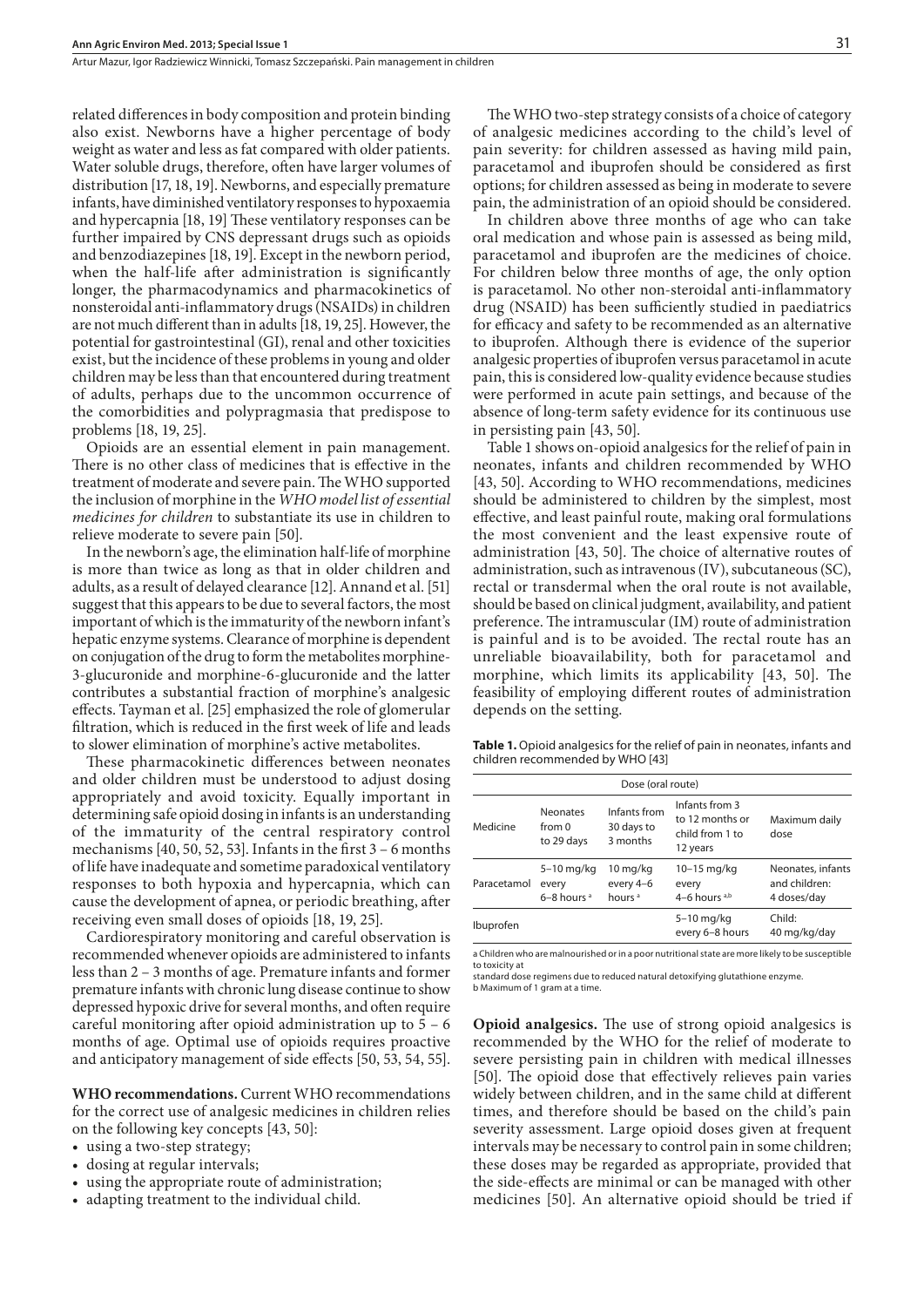patients experience unacceptable side-effects such as nausea, vomiting, sedation and confusion [3, 50, 51, 52, 53]. The most common, troubling but treatable side-effect is constipation. Constipation also remains a problem with long-term opioid administration. A peripherally acting opiate µ receptor antagonist, methylnaltrexone, promptly and effectively reverses opioid-induced constipation in patients with chronic pain who are receiving opioids daily. The side-effect of nausea typically subsides with long-term dosing, but it may require treatment with anti-emetics, such as a phenothiazine, butyrophenones, antihistamines, or a serotonin receptor antagonist, such as ondansetron or granisetron. Pruritus and other complications during patient-controlled analgesia (PCA) with opioids may be effectively managed by a low-dose IV naloxone [53, 54, 55].

There is no upper dosage limit for opioid analgesics because there is no 'ceiling' analgesic effect. The appropriate dose is the dose that produces pain relief for the individual child. The goal of titration to pain relief is to select a dose that prevents the child from experiencing pain between two doses using the lowest effective dose.

The starting dose of opioids according to the WHO recommendations is shown in Tables 2, 3, 4, 5 [43, 50].

**Table 2.** Recommended by WHO starting dosages for opioid analgesics for opioid-naive neonates [43]

| Medicine              | Route od<br>Adminis-<br>tration | Starting dose                                                                                     |  |
|-----------------------|---------------------------------|---------------------------------------------------------------------------------------------------|--|
| Morphine              | IV injection <sup>a</sup>       | 25-50 mcg/kg every 6 hours                                                                        |  |
|                       | SC injection                    |                                                                                                   |  |
|                       | IV infusion                     | Initial IV dose <sup>a</sup> 25–50 mcg/kg, then 5–10 mcg/kg/hour<br>100 mcg/kg every 6 or 4 hours |  |
| Fentanyl <sup>b</sup> | IV injection                    | 1-2 mcg/kg every 2-4 hours                                                                        |  |
|                       | IV infusion                     | Initial IV dose <sup>c</sup> 1–2 mcg/kg, then 0.5–1 mcg/kg/hour                                   |  |
|                       |                                 |                                                                                                   |  |

a Administer IV morphine slowly over at least 5 minutes.

<sup>b</sup> The intravenous doses for neonates are based on acute pain management and sedation dosing information. Lower doses are required for non-ventilated neonates. c Administer IV fentanyl slowly over 3–5 minutes

**Table 3.** Starting dosages for opioid analgesics in opioid-naive infants (1 month – 1 year) according WHO recommendations [43]

| Medicine              | Route od Adminis-<br>tration | Starting dose                                                                                                                                  |
|-----------------------|------------------------------|------------------------------------------------------------------------------------------------------------------------------------------------|
| Morphine              | Oral (immediate<br>release)  | 80-200 mcg/kg every 4 hours                                                                                                                    |
|                       | IV injection <sup>a</sup>    | 1-6 months: 100 mcg/kg every 6 hours<br>6-12 months: 100 mcg/kg every 4 hours<br>(max 2.5 mg/dose)                                             |
|                       | SC injection                 |                                                                                                                                                |
|                       | IV infusion <sup>a</sup>     | 1-6 months: Initial IV dose: 50 mcg/kg,<br>then: 10-30 mcg/kg/hour<br>6-12 months: Initial IV dose: 100-200 mcg/kg,<br>then: 20–30 mcg/kg/hour |
|                       | SC infusion                  | 1-3 months: 10 mcg/kg/hour<br>3-12 months: 20 mcg/kg/hour                                                                                      |
| Fentanyl <sup>b</sup> | IV injection                 | 1-2 mcg/kg every 2-4 hours <sup>c</sup>                                                                                                        |
|                       | IV infusion                  | Initial IV dose $1-2$ mcg/kg <sup>c</sup> ,<br>then 0.5-1 mcg/kg/hour                                                                          |
| Oxycodone             | Oral (immediate<br>release)  | 50-125 mcg/kg every 4 hours                                                                                                                    |

a Administer IV morphine slowly over at least 5 minutes.

**b** The intravenous doses of fentanyl for infants are based on acute pain management and sedation dosing information.

c Administer IV fentanylslowly over 3–5 minutes.

**Table 4.** Starting dosages for opioid analgesics in opioid-naive children (1–12 years) according to WHO recommendations [43]

| Medicine                        | Route od<br>Administration                    | Starting dose                                                                                                          |  |
|---------------------------------|-----------------------------------------------|------------------------------------------------------------------------------------------------------------------------|--|
| Morphine                        | Oral (immediate<br>release)                   | 1-2 years: 200-400 mcg/kg every 4 hours<br>2-12 years: 200-500 mcg/kg every 4 hours<br>(max 5 mg)                      |  |
|                                 | Oral (prolonged<br>release)                   | 200-800 mcg/kg every 12 hours                                                                                          |  |
|                                 | IV injection <sup>a</sup>                     | 1-2 years: 100 mcg/kg every 4 hours                                                                                    |  |
|                                 | SC injection                                  | 2-12 years: 100-200 mcg/kg every 4 hours<br>(max 2.5 mg)                                                               |  |
|                                 | IV Infusion                                   | initial IV dose: 100-200mcg/kg <sup>a</sup> ,<br>then 20-30 mcg/kg/hour                                                |  |
|                                 | SC infusion                                   | 20 mcg/kg/hour                                                                                                         |  |
| Fentanyl                        | IV injection                                  | 1-2 mcg/kg <sup>b</sup> , repeated every 30-60 minutes                                                                 |  |
|                                 | IV infusion                                   | Initial IV dose 1-2 mcg/kg <sup>b</sup> , then 1 mcg/kg/hour                                                           |  |
| Hydro-<br>morphone <sup>c</sup> | Oral (immediate<br>release)                   | 30-80 mcg/kg every 3-4 hours<br>(max 2 mg/dose)                                                                        |  |
|                                 | IV injection <sup>d</sup><br>or SC injection  | 15 mcg/kg every 3-6 hours                                                                                              |  |
| Methadone <sup>e</sup>          | Oral (immediate<br>release)                   | 100-200 mcg/kg<br>every 4 hoursfor the first 2-3 doses,<br>then every 6-12 hours(max 5 mg/dose initially) <sup>f</sup> |  |
|                                 | IV injection <sup>9</sup><br>and SC injection |                                                                                                                        |  |
| Oxycodone                       | Oral (immediate<br>release)                   | 125–200 mcg/kg every 4 hours(max 5 mg/dose)                                                                            |  |
|                                 | Oral (prolonged<br>release)                   | 5 mg every 12 hours                                                                                                    |  |

<sup>a</sup> Administer IV morphine slowly over at least 5 minutes.

b Administer IV fentanylslowly over 3–5 minutes.

c Hydromorphone is a potent opioid and significant differences exist between oral and intravenous dosing. Useextreme caution when converting from one route to another. In converting from parenteral hydromorphone to oralhydromorphone, doses may need to be titrated up to 5 timesthe IV dose.

d Administer IV hydromorphone slowly over 2–3 minutes.

e Due to the complex nature and wide inter-individual variation in the pharmacokinetics of methadone, methadoneshould only be commenced by practitioners experienced with its use. f Methadone should initially be titrated like otherstrong opioids.The dosage may need to be reduced by 50%2–3 days after the effective dose has been found to prevent adverse effects due to methadone accumulation.From then on dosage increasesshould be performed at intervals of one week or over and with a maximum increaseof 50%. g Administer IV methadone slowly over 3–5 minutes.

**Table 5.** Approximate dose ratios for switching between parenteral and oral dosage forms [43]

| Medicine      | Dose ratio (parenteral: oral) |
|---------------|-------------------------------|
| Morphine      | $1:2 - 1:3$                   |
| Hydromorphone | $1.2 - 1.5^{\circ}$           |
| Methadone     | $1:1 - 1:2$                   |

<sup>a</sup> Hydromorphone is a potent opioid and significant differences exist between oral and intravenous dosing. Useextreme caution when converting from one route to another. In converting from parenteral hydromorphone to oralhydromorphone, doses may need to be titrated up to 5 timesthe IV dose.

WHO guidance after a starting dose – the dosage should be adjusted on an individual basis to the level at which it is effective (with no maximum dose, unless further increase is not possible, because of untreatable side-effects) [43, 50]. The maximum dosage increase is 50% per 24 hours in outpatient settings. Experienced prescribers can increase up to 100% while monitoring the patient carefully [43, 50]. Morphine is recommended as the first-line strong opioid for the treatment of persisting moderate to severe pain in children with medical illnesses.

There is insufficient evidence to recommend any alternative opioid in preference to morphine as the opioid of first choice.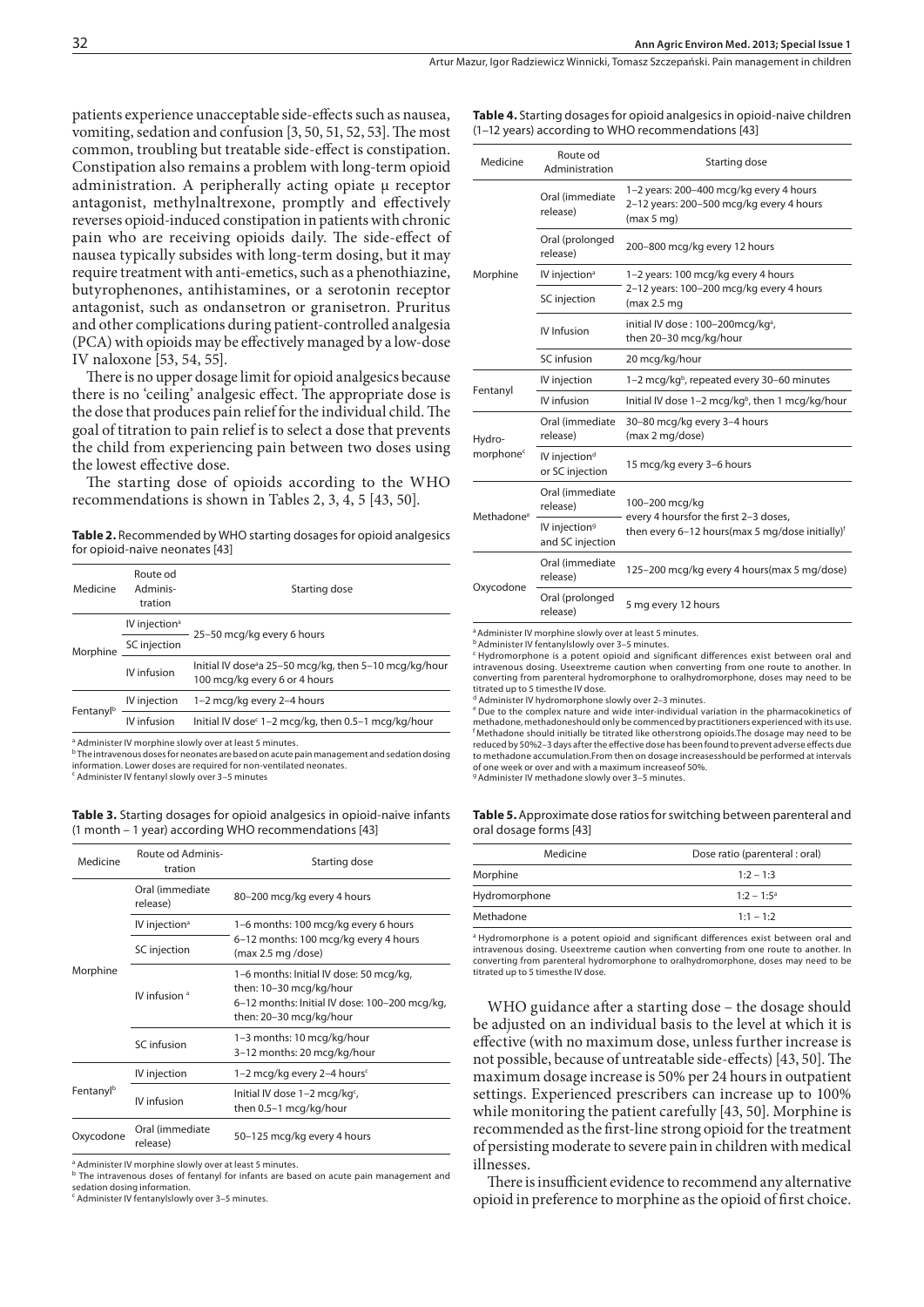Artur Mazur, Igor Radziewicz Winnicki, Tomasz Szczepański . Pain management in children

Selection of alternative opioid analgesics to morphine should be guided by considerations of safety, availability, cost and suitability, including patient-related factors. Switching opioids and/or route of administration in children is strongly recommended in the presence of inadequate analgesic effect with intolerable side-effects. Alternative opioids and/or dosage forms as an alternative to oral morphine should, if possible, be available to practitioners, in addition to morphine. Routine rotation of opioids is not recommended [43, 50].

Continuous IV infusion of opioids is one effective option that permits more constant plasma concentrations and clinical effects than intermittent IV bolus dosing, without the pain associated with intramuscular injection [30]. The most common approach in paediatric centres is to administer a low-dose basal opioid infusion, while permitting patients to use a patient-controlled analgesia (PCA) device to titrate the dosage above the infusion. Using this method, dosing can be adjusted to account for individual pharmacokinetic and pharmacodynamic variation and for changing pain intensity during the day; psychologically, the patient is more in control, actively coping with the pain, overall opioid consumption is lower, fewer side- effects occur, and patient satisfaction is generally much higher. Children as young as 5–6 years can effectively use PCA [53, 54, 55].

Children who have chronic pain related to cancer or other serious illness can be treated with long-term opioid therapy, typically with oral or transdermal delivery. The guidelines to optimize outcomes mirror those for adults [53, 54, 55].

If opioid analgesics are suddenly withdrawn, children display neurological signs, such as irritability, anxiety, insomnia, agitation, increased muscle tone, and abnormal tremors, and experience gastrointestinal symptoms, such as nausea, vomiting, abdominal cramps, diarrhea and poor appetite. In children, other withdrawal syndrome symptoms can also be observed, such as tachypnea, tachycardia, fever, sweating and hypertension [43, 49, 50, 51]. In children who have received significant doses of opioid analgesics for a long time there is an increased risk for the development of withdrawal syndrome. From the medical standpoint, weaning opioids should be done slowly by tapering the opioid dose. For short-term therapy (7–14 days), the original dose can be decreased by 10–20% of the original dose every 8 hours, and gradually increasing the time interval. In the case of a long-term therapy protocol, the dose should be reduced not more than 10–20% per week [43, 50]. These pharmacological approaches should be accompanied by measurement of withdrawal symptoms using a special scoring system [43, 50].

#### **CONCLUSIONS**

Children of all ages should receive effective pain treatment. Analgesics should be used in effective doses, and should not be limited to medical therapies alone. Healthcare practitioners should recognize that pain treatment and prevention is essential even when children are too young or cognitively unable to report the extent and severity of their pain.

#### **REFERENCES**

- 1. http://www.iasp-pain.org/Education/Content.aspx?ItemNumber=16 98&navItemNumber=576#Pain
- 2. Pawar D, Garten L. Pain management in children. In: Kopf A, Patel N (eds.) Guide to Pain Management in Low-Resource Settings. International Association for the study of Pain, Seattle WA 2008.
- 3. Zeltzer LK, Krane EJ *Pediatric Pain Management* in Kliegman RM, Stanton BF, St. Geme JW, Schor NF, Behrman RE (eds): *Nelson Textbook of* Pediatrics 19th edn., Elsevier Saunders, Philadelphia, USA, 2011, pp. 36–375.
- 4. Cohen L, Lemanek K, Blount R et al. Evidence-based assessment of paediatric pain. Journal of Paediatric Psychology 2008; 33(9): 939–955.
- 5. Currie C et al. (eds). Social determinants of health and well-being among young people. Health Behaviour in School-aged Children (HBSC) study: international report from the 2009/2010 survey. Health Policy for Children and Adolescents, No. 6, WHO Regional Office for Europe, Copenhagen 2012.
- 6. Perquin C, Hazebroek-Kampschreur A, Hunfeld J, Bohnen A, Suijlekom-Smit L, Passchier J, Wouden J. Pain in children and adolescents: a common experience, Pain 2000; 87 (1): 51–58.
- 7. Apley J, Naish N. Recurrent abdominal pains: a field survey of 1000 school children, Arch Dis Child. 1958; 33: 165–170.
- 8. Hotopf M, Carr S, Mayou R, Wadsworth M, Wessely S. Why do children have chronic abdominal pain, and what happens to them when they grow up? Population based cohort study, BMJ 1998; 316: 1196–1200.
- 9. Roth-Isigkeit, A, Thyen, U, Raspe, HH, Stöven, H, Schmucker, P: Reports of pain among German children and adolescents: an epidemiological study, ActaPædiatrica 1993; (2): 258–263.
- 10. Inocencio J. Musculoskeletal Pain in Primary Pediatric Care: Analysis of 1000 Consecutive General Pediatric Clinic Visits. Pediatrics 1998;  $102.63$
- 11. Lewis D. Headaches in Children and Adolescents. Am Fam Physician. 2002; 65(4): 625–633.
- 12. Egger H, Costello J, Erkanli A, Angold A. Somatic Complaints and Psychopathology in Children and Adolescents: Stomach Aches, Musculoskeletal Pains, and Headaches. Journal of the American Academy of Child & Adolescent Psychiatry 1999; 38: 852–860.
- 13. Hyams J, Burke G, Davis P, Rzepski B, Andrulonis P. Abdominal pain and irritable bowel syndrome in adolescents: A community based study. J Pediatr. 1996; 129: 220–226.
- 14. Chiaretti A, Pierri F, Valentini P, Russo I, Gargiullo L, Riccardi R: Current practice and recent advances in pediatric pain management. Eur Rev Med Pharmacol Sci. 2013;17 Suppl 1: 112–26.
- 15. Drendel AL, Kelly BT, Ali S: Pain assessment for children: overcoming challenges and optimizing care. Pediatr Emerg Care. 2011; 27: 773–81.
- 16. Isigkeit A, Thyen U, Stöven H, Schwarzenberger J, Schmucker P. Pain Among Children and Adolescents: Restrictions in Daily Living and Triggering Factors. Pediatrics 2005; 115: 152–162.
- 17. Derbyshire SW, Foetal pain? Best Practice & Research Clinical Obstetrics and Gynaecology 2010; 24(5): 647–655.
- 18. Marc Van de Velde&Frederik De Buck, Fetal and Maternal Analgesia/ Anesthesia for Fetal Procedures. Fetal DiagnTher 2012; 31: 201–209.
- 19. Gupta R, Kilby M, Cooper G. Fetal surgery and anaesthetic implications. Continuing Education in Anaesthesia, Critical Care & Pain 2008; 8: 71–75.
- 20. Boris P, Cox PBW, Gogarten W, Strumper D, Marcus MAE. Fetal surgery, anaesthesiological considerations. Current Opinion in Anaesthesiology 2004; 17: 235–240.
- 21. Marcus M, Gogarten W, Louwen F. Remifentanil for fetal intrauterine microendoscopic procedures. Anesthesia & Analgesia 1999; 88: 257.
- 22. Anand KJS. Pain, plasticity, and premature birth: a prescription for permanent suffering? Nature Medicine 2000; 6: 971–973.
- 23. Royal College Of Nursing Improving Practice, Improving Care: The Recognition and Assessment of Acute Pain in Children. Update of Full Guideline, RCN, London 2009.
- 24. Simons J, Franck L, Roberson E Parent involvement in children's pain care: views of parents and nurse. Journal of Advanced Nursing 2002: 36; 591–599.
- 25. Tayman C, Rayyan M, Allegaert K. Neonatal Pharmacology: Extensive Interindividual Variability Despite Limited Size J PediatrPharmacolTher 2011; 16: 170–184.
- 26. Committee on Psychosocial Aspects of Child and Family Health, American Academy of Pediatrics; Task Force on Pain in Infants, Children, and Adolescents, American Pain Society. The assessment and management of acute pain in infants, children, and adolescents. Pediatrics 2001; 108: 793–797.